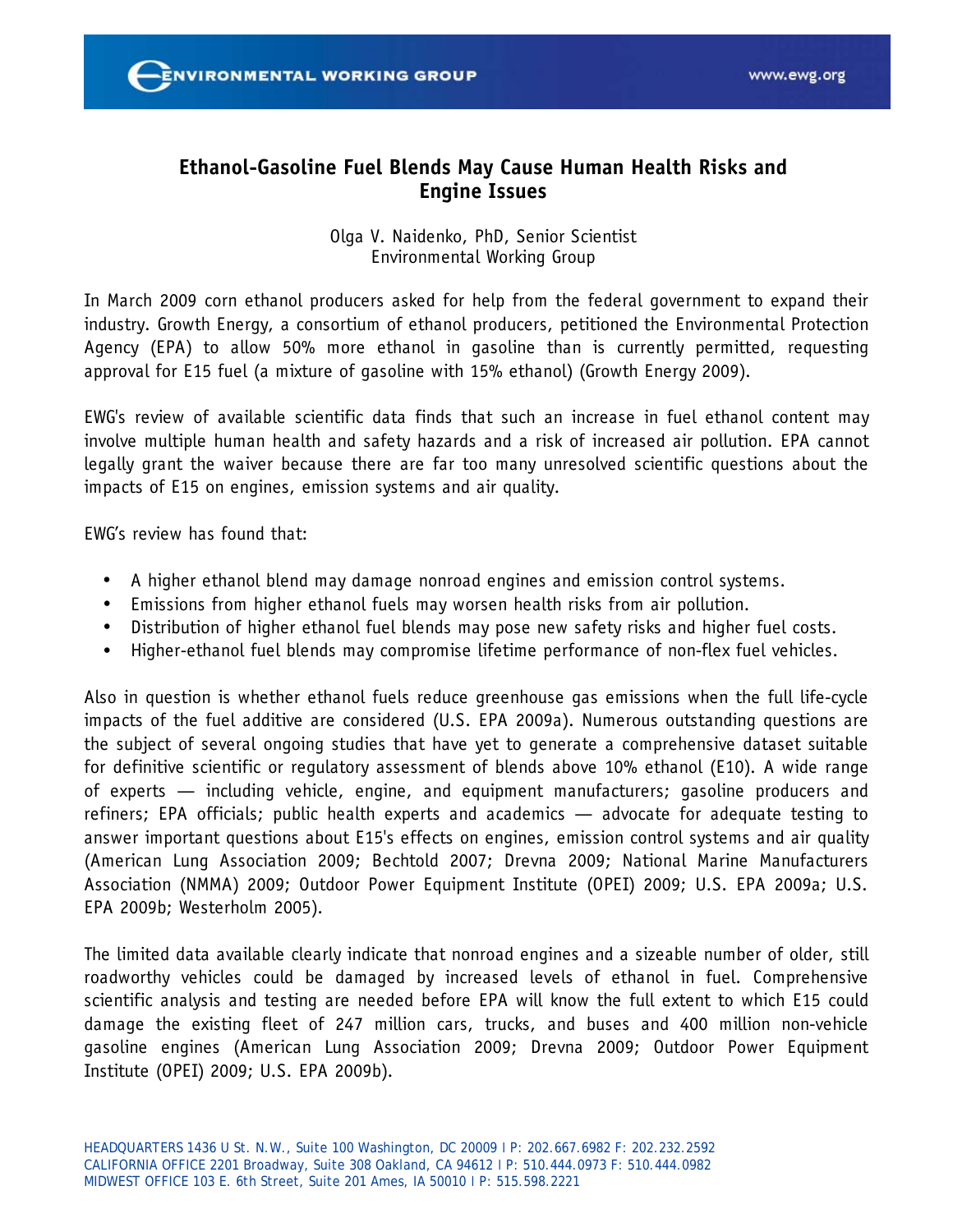This document addresses the multiple concerns that have emerged regarding the use of intermediate ethanol blends like E15 by the current vehicle fleet and nonroad engines. These concerns include potential adverse effects of ethanol on lifetime performance of vehicle emissions control systems; elevated emissions of toxic air pollutants associated with production and combustion of ethanol; decreased fuel economy; high cost and fire safety hazard of ethanol distribution; and the impact of ethanol fuel on nonroad engines and outdoor equipment.

These issues need to be addressed and resolved in a science- and data-driven, public process before a conclusion can be reached regarding the safety and advisability of widespread use of intermediate ethanol blends, including the current E10 blend. The analysis below reviews the currently available data for each of the current health and safety concerns.

### **Background**

The U.S. supplied 142.3 billion gallons of finished motor gasoline in 2007 and 137.8 billion gallons in 2008, according to Energy Information Administration (EIA) (EIA 2008a, b). As the number of cars on the road continues to grow, government and industry efforts to maintain or improve air quality must include lowering vehicle emissions and minimizing the release of toxic air pollutants. Since the enactment of the Clean Air Act in 1970, Congress and Environmental Protection Agency have promoted a series of air quality regulations to bring less-polluting gasoline blends to the market, resulting in measurable improvements in air quality nationwide. In order to solve the energy and environmental challenges of the  $21<sup>st</sup>$  century, we need to preserve and expand these air quality gains and protect public health by minimizing motor vehicle-related air pollution.

Ethanol was introduced into the U.S. fuel supply in 1978 through a statutory default and without proper review by EPA. For most of the past three decades, formulators have mixed very low levels of ethanol with gasoline, contrary to the industry claim that there is a successful history of "over thirty years' experience with use of ethanol-gasoline fuel blends" (Growth Energy 2009). Only a small fraction of vehicles and equipment nationwide has been exposed to 10% ethanol (E10) fuel until recently. For example, according to statistics from Energy Information Administration, 1.6

billion gallons of fuel ethanol were produced in 2000 (EIA 2008a). If this amount of ethanol were used primarily as E10, only 12% of the 130 billion gallons gasoline sold that year would have contained ethanol (EIA 2008b). Ethanol production and fuel blending grew rapidly after 2000, increasing nearly 6-fold over the course of 8 years and reaching 9.2 billion gallons in 2008 (EIA 2008a).

Panel A: Fuel ethanol production in the U.S since 1981. Source: Energy Information Administration statistics, available at http://tonto.eia.doe.gov/dnav/pet/hist/m\_epooxe\_yop\_nus\_1A.htm.



According to Energy Information Administration and U.S. Department of Agriculture (USDA) statistics, 95% of fuel ethanol is produced from corn (EIA 2008a; USDA 2006; Yacobucci 2008).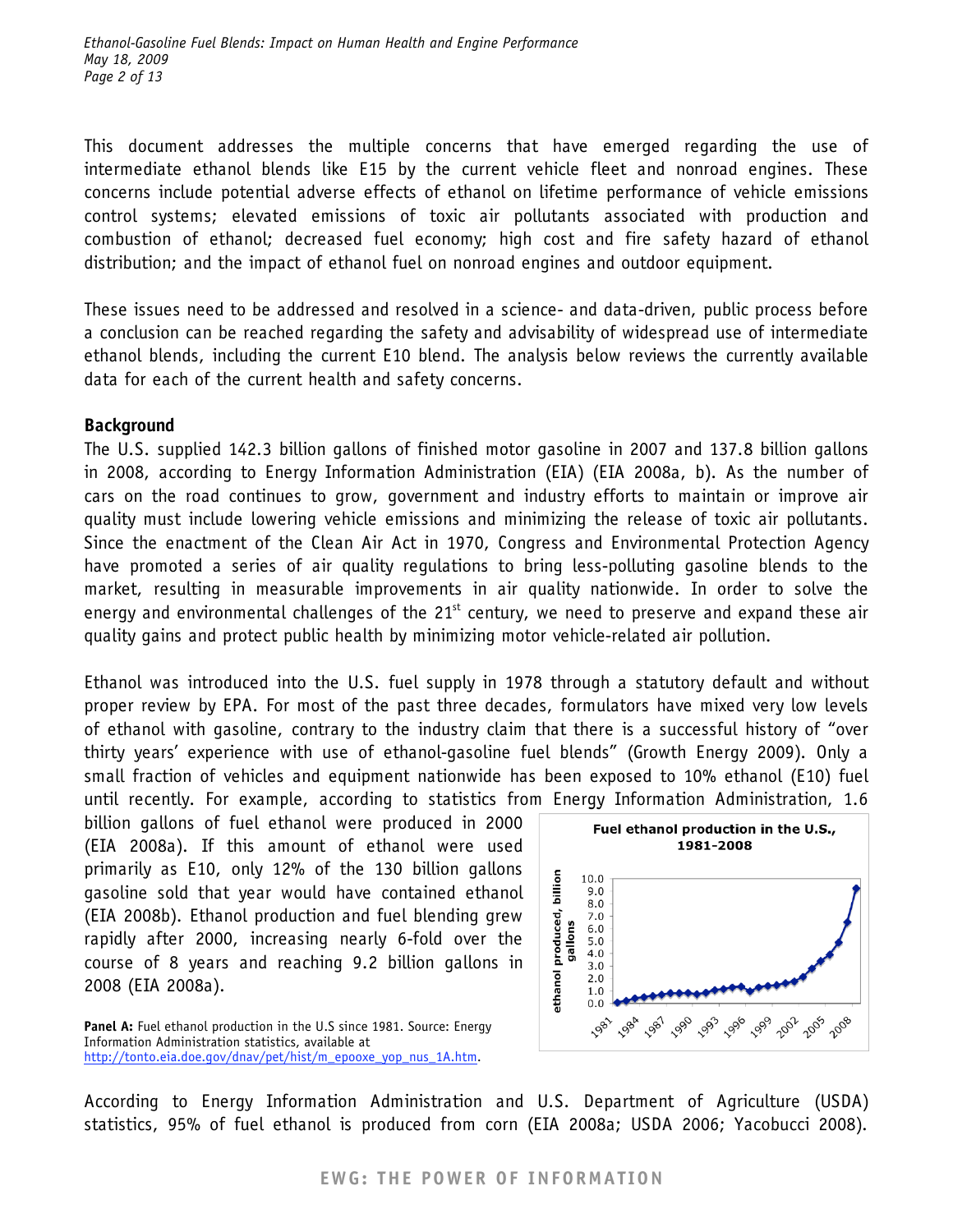Several factors have led to the expansion of corn ethanol production. First, MTBE, an oxygenenhancing fuel additive (oxygenate), was banned by multiple states after it was found to contaminate groundwater. The industry substituted ethanol as an alternative source of oxygen for fuel blends. The expansion of the ethanol market was also driven by the Renewable Fuels Standard (RFS) under the Energy Policy Act of 2005 and RFS revisions under the Energy Independence and Security Act of 2007, both of which provided a major political and economic boost for corn ethanol producers. The corn ethanol industry also benefits from a 45 cent per gallon of ethanol tax credit, the Volumetric Ethanol Excise Tax Credit, which is provided for every gallon of ethanol blended with gasoline.

# **Effects of ethanol on lifetime performance of vehicle emission control systems**

A comprehensive review of the current state of the evidence regarding the potential impact of E15 on cars and non-road engines reveals that higher blends of ethanol can degrade emission control systems and increase emissions of acetaldehyde,  $PM_{2.5}$  particulate air pollution, ground-level ozone and other toxic air pollutants.

Optimal vehicle performance, durability, and emissions require an effective match among engine design, vehicle emission controls and cleaner-burning fuels. Technological breakthroughs achieved in the last decade brought to the market a new generation of low-emission vehicles able to adapt to a wide range of fuels. But older, legacy vehicles constitute a significant portion of the current fleet. These legacy vehicles cannot adjust operating conditions to accommodate a wide range of fuels, which leaves their engines and emission systems at risk from ethanol fuel blends. Early catalyst burnout and materials damage from incompatibility with ethanol fuels would likely lead to increased vehicle and non-road engine emissions and worsened air quality (American Lung Association 2009; Australian Government 2004).

In 2007 the DOE, the National Renewable Energy Laboratory (NREL) and the Oak Ridge National Laboratory initiated a test program to evaluate the impact of E15 and E20 ethanol blends on legacy vehicles and small non-road engines (Bechtold 2007; DOE 2009). The DOE data, together with the findings of an E20 study commissioned by the Australian government and published in 2004, concurred in reporting increased exhaust and catalyst temperatures associated with ethanol fuels blends, especially for older vehicles (Australian Government 2004; DOE 2009).

Modern vehicles equipped with oxygen sensor-based, closed-loop control systems are calibrated during manufacturing to appropriately compensate for higher levels of oxygen in ethanol blends. Under open-loop conditions such as wide-open throttle, increased fuel ethanol content generally leads to leaner (less fuel-rich) operation. Many newer vehicles can adjust to ethanol-blend fuel in open-loop conditions by applying a procedure called long-term fuel trim (LFT). Modern engines are calibrated to apply the same type of fuel trim in open-loop as in closed-loop conditions and thus can maintain a stable fuel/oxygen ratio. In contrast, older vehicles and even some recent models cannot perform such adjustments for higher ethanol oxygen content in fuel under open-loop conditions, resulting in hotter exhaust.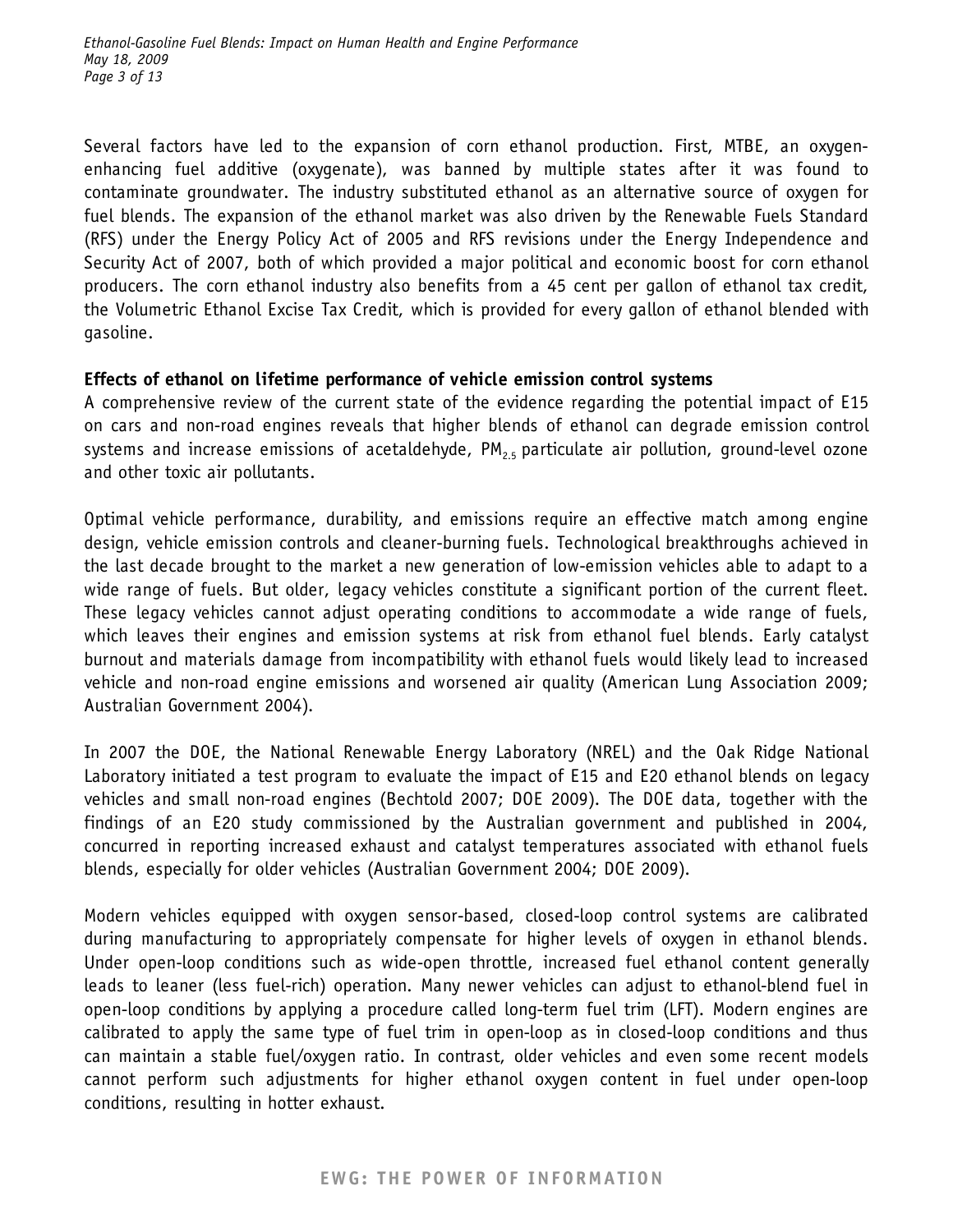In the DOE study, 7 out of 16 vehicles tested (43%), including two 2007 model-year vehicles, ran significantly leaner during wide-open throttle as ethanol content in the fuel increased (DOE 2009). Vehicles that ran leaner during wide-open throttle compared to E0 baseline also experienced higher catalyst temperatures. Compared to E0, catalyst temperature was higher by  $\sim 10^{\circ}$ C for E10, over  $20^{\circ}$ C higher for E15, and up to 35 $^{\circ}$ C higher for E20. Increased catalyst temperatures due to ethanol blends would lead to accelerated longterm catalyst degradation, potentially causing significantly higher emissions of toxic air pollutants, the need for expensive, unplanned replacements that may fall outside of the original manufacturer's warranty, and a shorter useful life of the vehicle.



**Panel B.** Increase in catalyst temperature for E10, E15, and E20 fuels compared to E0 for vehicles operated at wide-open throttle (WOT) open-loop conditions. 43% of tested vehicles (red bars) experienced higher catalyst temperatures; the rest of the tested vehicles (blue bars) were able to maintain stable catalyst temperatures. Source: Figure 3.5 in the DOE (2009) report.

Information on the expected rate of catalyst degradation is not yet available. However, if the DOE findings were representative of the overall state of the vehicle fleet, a sizable fraction of the vehicles on the road would fail to maintain stable exhaust and catalyst temperatures when operated on fuels with higher ethanol content. The risk of catalyst burnout may be indicative of a potentially wide spectrum of materials incompatibility problems for ethanol fuels (Bechtold 2007; Drevna 2009). As summarized in the 2007 DOE review *Technical Issues Associated with the Use of Intermediate Ethanol Blends*, multiple studies found materials compatibility issues with E20, evidence of fuel filter obstruction even with E10, and likely impacts on driveability (Bechtold 2007). The Australian study reported that "greater levels of wear were observed for engines run with E20 than for those run with gasoline… [which] can result in compromise of the combustion system and lead to poor engine operation with resultant higher pre-catalyst emissions and increased fuel consumption" (Australian Government 2004). Widespread use of fuel with ethanol exceeding 10% could impact 100 million vehicles currently on the road that may be vulnerable to higher catalyst temperatures in wide-open throttle mode (American Lung Association 2009).

The DOE research has not yet addressed the lifetime effect of ethanol fuels on vehicle performance and emissions, leaving a data gap that must be addressed to know the extent to which ethanol blends are incompatible with the current vehicle fleet. Moreover, there has been no testing of the impact of ethanol on engines and emission control systems for vehicles that have run more than their estimated full life (120,000 miles) (American Lung Association 2009). To assess the impact of intermediate ethanol blends on the full useful life of catalyst systems, DOE is now planning an 80 vehicle study of catalyst temperature, performance, and durability (DOE 2009). As EPA recently stated in a congressional testimony, it will take at least a year for the completion of these lifetime vehicle performance studies, and it seems rational to wait for these data before approving higher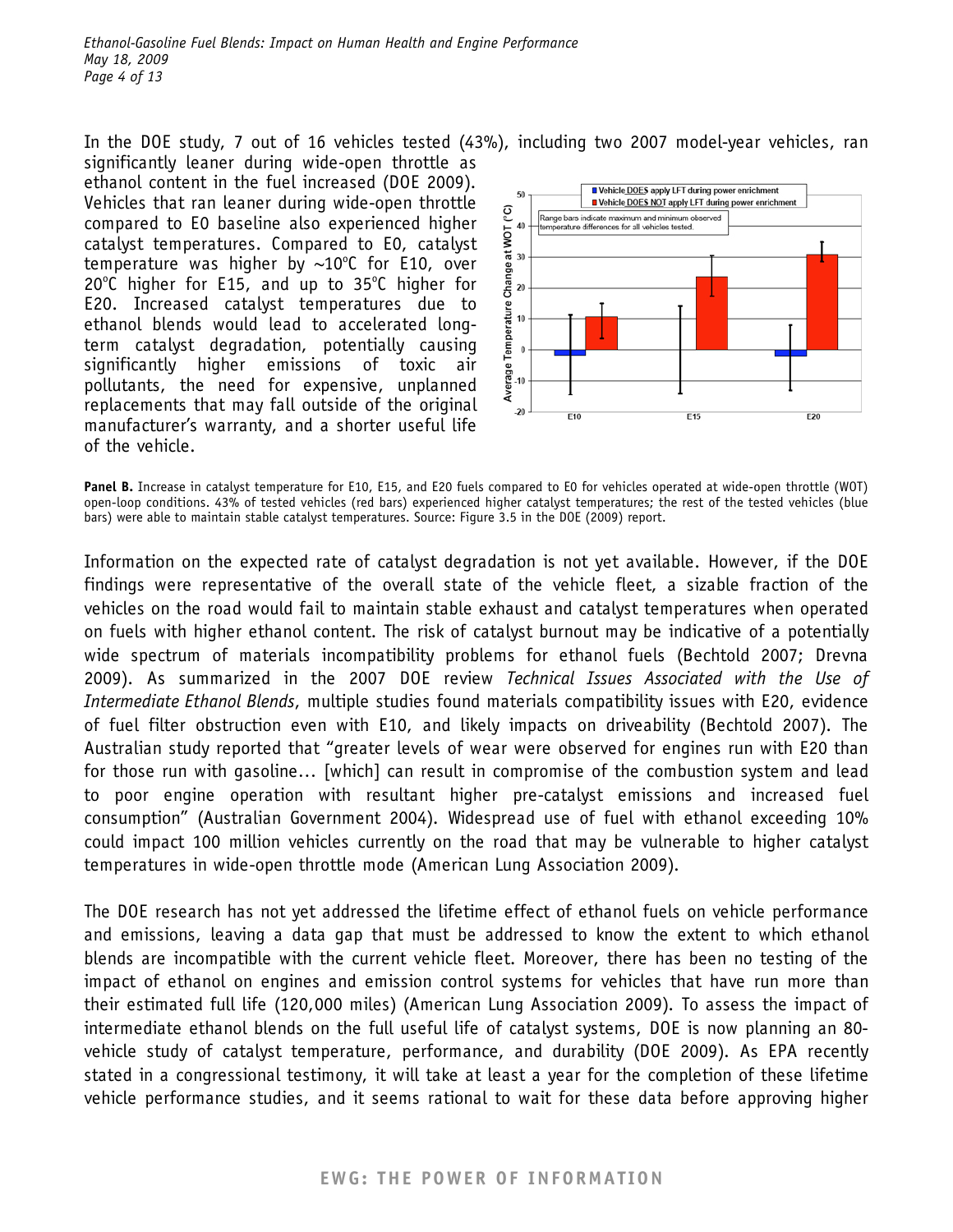ethanol fuel blends (U.S. EPA 2009b). Other experts estimate that research to collect all the necessary data will require up to two years (Drevna 2009).

### **Emissions of toxic air pollutants associated with production and combustion of ethanol**

Ethanol at concentrations up to 10% has served a valuable role as a fuel oxygenate, promoting more complete combustion of gasoline and reducing carbon monoxide (CO) emissions. The DOE study demonstrated a 15% reduction of CO emissions for E10 compared to E0. Of note, no further CO reduction was observed with E15 and E20; in fact, vehicles operated on E20 produced slightly higher CO emissions compared to E10 (DOE 2009). E10 also has been reported to reduce emissions of inhalation carcinogens benzene and 1,3-butadiene (Whitney 2007). However, the EPA-mandated reformulation of gasoline and introduction of better-performing engines and vehicle emission control systems resulted in reduced CO and benzene emissions for conventional, unoxygenated fuels as well (U.S. EPA 2009c). Extensive research and testing carried out by the California Environmental Protection Agency Air Resources Board confirms that there might be better alternatives than ethanol or oxygenate additives in general for reducing vehicle emissions, including CO emissions (CARB 2008). These alternatives need to be thoroughly considered so that EPA and industry can implement the most economically and environmentally sound option for reduction of CO and other air pollutants.

While oxygenated fuels have been promoted for their ability to decrease certain air toxics, multiple studies have reported higher emissions of the hazardous air pollutants acetaldehyde and formaldehyde linked to increased ethanol content in fuels (Ban-Weiss 2008; Black 1998; DOE 2009; Grosjean 2002; Whitney 2007; Winebrake 2001). Acetaldehyde and formaldehyde are probable human carcinogens (U.S. EPA 2007a). Formaldehyde is associated with respiratory tract irritation, chronic bronchitis, and airway inflammation (U.S. EPA 2007a). Acetaldehyde is a strong respiratory irritant and toxicant especially dangerous for children and adults with asthma. As demonstrated by a recent study, acetaldehyde air pollution is already above the  $10^{-6}$  cancer risk level at most sites nationally (McCarthy 2009). Further increase in acetaldehyde could lead to increased cancer incidence and wider prevalence of respiratory problems. The table below summarizes available information on the air pollution profile of ethanol fuel blends. These data indicate that instead of providing better air quality, ethanol fuel could well result in no measurable improvement, substituting one set of air pollutants for another and possibly worsening air quality overall (American Lung Association 2009).

| Air pollutant                        | <b>Findings</b>                                                                                                                                              | Human and environmental health                                                                                                     |
|--------------------------------------|--------------------------------------------------------------------------------------------------------------------------------------------------------------|------------------------------------------------------------------------------------------------------------------------------------|
|                                      |                                                                                                                                                              | consequences                                                                                                                       |
| Carbon monoxide<br>(C <sub>0</sub> ) | Decreases for E10, no further improvement for E15<br>and E20 (DOE 2009)                                                                                      | Reduces the ability of blood to carry oxygen to<br>body tissues and vital organs; aggravation of<br>heart disease (U.S. EPA 2008)  |
| Benzene and<br>1,3-butadiene         | Expected to decrease due to dilution of gasoline<br>with ethanol (E10) (Whitney 2007); no E15 data<br>available so far                                       | Inhalation carcinogens (U.S. EPA 2007a)                                                                                            |
| Acetaldehyde                         | Increases by two- to three-fold (Australian<br>Government 2004; DOE 2009), especially when the<br>vehicles are started at cold temperature (Whitney<br>2007) | Respiratory toxicant; irritant; inhalation<br>carcinogen; strongly contributes to ground-level<br>ozone formation (U.S. EPA 2007a) |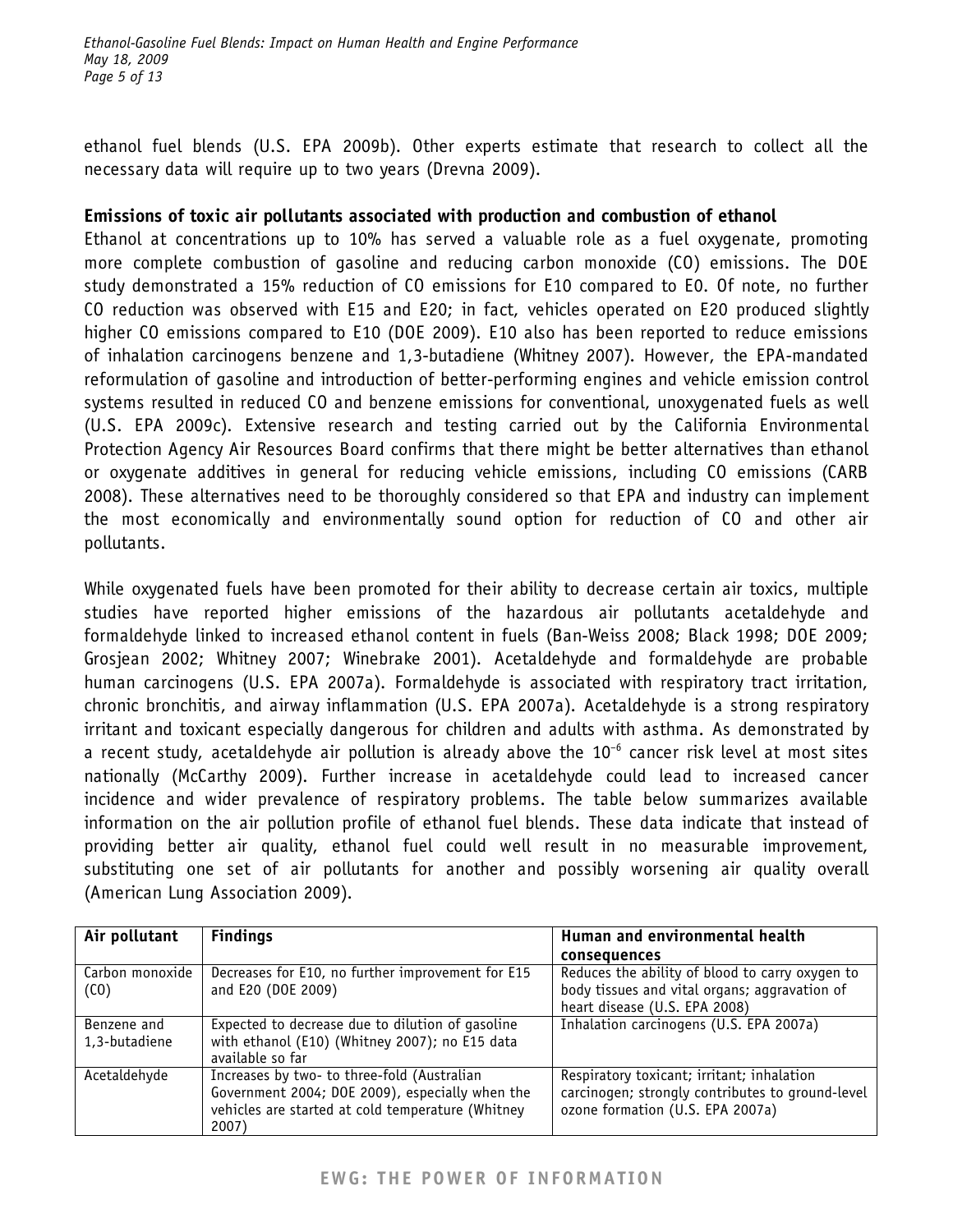| Formaldehyde                                 | Increases for all ethanol blends (Australian<br>Government 2004; DOE 2009)                                                                                                                                                                                                     | Respiratory toxicant; inhalation carcinogen;<br>contributes to ground-level ozone formation<br>(U.S. EPA 2007a)                                                                                                                      |
|----------------------------------------------|--------------------------------------------------------------------------------------------------------------------------------------------------------------------------------------------------------------------------------------------------------------------------------|--------------------------------------------------------------------------------------------------------------------------------------------------------------------------------------------------------------------------------------|
| $\overline{0}$ xides of<br>Nitrogen $(NO_x)$ | Some increase for E15 (37% of vehicles in DOE<br>study) and notable increase for E20, especially for<br>older, high-mileage vehicles (Australian Government<br>2004; DOE 2009); increases for non-road engines at<br>every ethanol concentration tested (E10, E15, and<br>E20) | Aggravates respiratory disease; contributes to<br>ground-level ozone formation; increases<br>acidification and eutrofication of soil and<br>surface water (U.S. EPA 2008)                                                            |
| Ethanol<br>(precursor to<br>acetaldehyde)    | Released during both ethanol production and<br>ethanol fuel combustion (Brady 2007; DOE 2009)                                                                                                                                                                                  | Health effects due to acetaldehyde formation in<br>the air (U.S. EPA 2009a)                                                                                                                                                          |
| Volatile organic<br>chemicals (VOCs)         | Increased at ethanol production facilities (Brady<br>2007)                                                                                                                                                                                                                     | Respiratory toxicants; contribute to ground-<br>level ozone formation (U.S. EPA 2007a)                                                                                                                                               |
| 0zone                                        | May increase with increased ethanol use due to the<br>projected increases in VOCs and NO <sub>x</sub> emissions<br>(American Lung Association 2009; Jacobson 2007;<br>U.S. EPA 2007b)                                                                                          | Aggravates respiratory and cardiovascular<br>disease; higher rates of asthma; respiratory<br>infection; increases premature death; causes<br>damage to vegetation such as trees and crops<br>(Jerrett 2009; NRC 2008; U.S. EPA 2008) |
| Particulate<br>matter (PM <sub>2.5</sub> )   | Significant increases due to corn ethanol<br>production compared to conventional gasoline (Hill<br>2009)                                                                                                                                                                       | Aggravation of respiratory and cardiovascular<br>disease; decreased lung function; increased<br>asthma; premature death; nvironmental<br>influence: impairment of visibility, effects on<br>climate (U.S. EPA 2008)                  |

A decision to adopt a particular fuel mix should take into consideration the full spectrum of air quality effects, including the potential air pollution from all stages of production, transportation, and combustion for the fuel. Without such a complete analysis and deliberation, it would be premature to make a determination to approve increased amounts of ethanol in fuel on the basis of partial and subjectively selected data points. As clearly demonstrated by the air quality studies above, introduction of corn ethanol could well fail to produce improvement in air quality and instead simply substitute one set of air pollutants for a different one, at a significant cost to society.

### **Fuel economy and cost of ethanol distribution**

In addition to potentially increased vehicle emissions, ethanol blending in fuel is also associated with several hidden costs that are passed directly to consumers. Compared to gasoline, ethanol is a lower energy fuel. As a result, ethanol fuel blends are associated with a significant decrease in fuel economy, which has been observed by car owners nationwide (Learn 2009). According to DOE research, E10 has 3.6% fuel economy loss compared to E0, E15 has 5% loss, and E20 has 7.7 % loss (DOE 2009).

From the infrastructure perspective, ethanol transportation and distribution is a significant economical and technical challenge, since current pipelines cannot transport ethanol. As described in a report by the Energy Information Administration:

"*Ethanol cannot be moved effectively through today's pipeline system, as it tends to get pulled into the water that usually exists in petroleum pipelines and tanks. Instead, it is blended at terminals near the end users. Splash blending, in which ethanol is added directly to a tanker truck along with the base gasoline, is commonly used. Ethanol-blended product must be kept separate from non-ethanol blends.*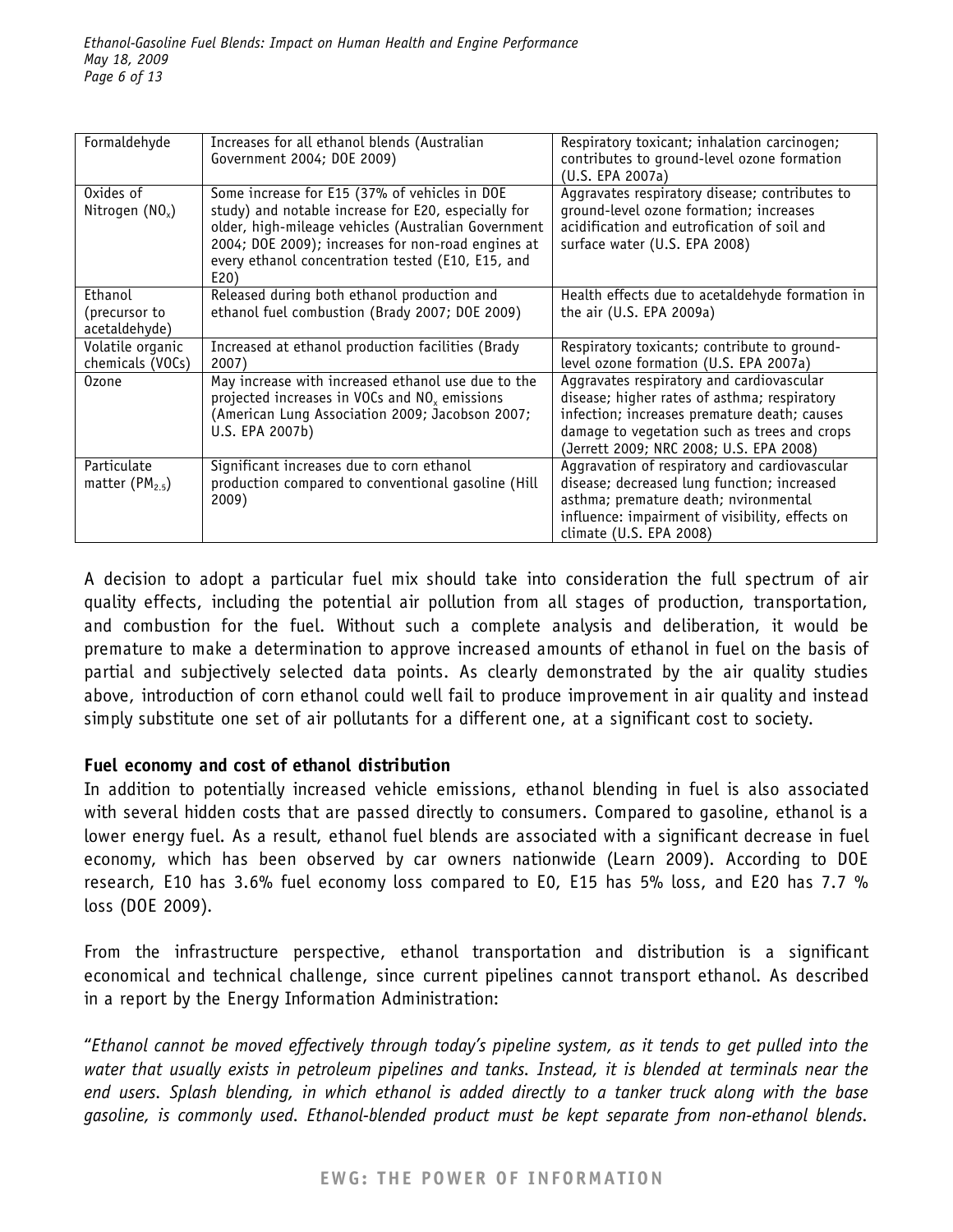*This includes separation through to the gasoline pump. The separation is needed because adding a small amount of ethanol (from the ethanol-blended mixture) to gasoline without ethanol can increase the vapor pressure of the mixture substantially, potentially pushing it above required VOC limits. Thus, ethanol will need to be moved through an independent distribution system until it is close to the end user, where it is added before being delivered to retail stations"* (EIA 2002).

Since using existing pipelines is not an option, fuel ethanol can be transported only by rail or truck (EIA 2002). Currently, the majority of ethanol fuel distribution terminals are not connected to rail. Other areas are outside economic trucking distances from production plants. A recent study from Carnegie Mellon University calculated the average delivered ethanol costs, in 2005 dollars, to be in the range of \$1.30−2.80 per gallon, depending on transportation distance and mode (Wakeley 2009). The study also noted that ethanol transportation would produce significant  $CO<sub>2</sub>$  emissions and thus lead to larger total life cycle effects. Researchers concluded that long-distance transport of ethanol, whatever the means of delivery from production sites to distribution locations, would likely negate any potential economic and environmental benefits of ethanol relative to gasoline (Wakeley 2009).

In addition to infrastructure gaps, fire safety concerns are also an issue with ethanol, since transporting and blending ethanol fuels could pose a significant fire hazard (DOT 2008; Niles 2007). Due to ethanol solubility in water, the use of water spray may be inefficient when fighting fire involving ethanol-gasoline blends mix (Missouri Department of Natural Resources 2008). Ethanol blend fuel fires cannot be readily smothered with standard fire fighting foam (Associated Press 2008; Missouri Department of Natural Resources 2008). As a result, distribution and dispensation of ethanol fuels above E10 could pose a significant fire hazard that requires specialized training and custom-made fire-fighting foams (DOT 2008; TRANSCAER 2009). Furthermore, current gasoline pumps have been developed to handle only up to 10% ethanol and are not certified by Underwriters Laboratories as safe for use with E15 (Lane 2009). While it may be possible for these pumps to handle ethanol levels up to E15, Underwriters Laboratories does not guarantee them for 1 percent more (for 16% ethanol concentration), a situation that can readily occur during splash-blending of ethanol-gasoline fuels (Jensen 2009; Piller 2009; Underwriters Laboratories 2009). Approval of E15 could pose multiple risks from potential leaks, fire hazard, involuntary accidents and other mishaps that would severely affect gas station owners and their customers (Jensen 2009).

# **Impact of ethanol fuel on non-road engines and outdoor equipment**

Hundreds of millions of non-road engines are used across the country, including leaf blowers, line trimmers, chainsaws, lawn mowers, motor boats, generator sets, and small tractors. For many small engines, ethanol fuels could also be associated with increased emissions of hazardous air pollutants and ozone precursors such as hydrocarbons and nitrogen oxides (American Lung Association 2009; Sahu 2009). The DOE study reported that  $NO<sub>x</sub>$  emissions increased by 50-75% for small engines operated on E10 and E15 ethanol blends (DOE 2009) compared to E0, as demonstrated by data in Panel C. Air pollution with nitrogen oxides leads to aggravation of respiratory disease and increased susceptibility to respiratory infections. NO<sub>x</sub> also contributes to formation of ozone and particulate pollution which are associated with severe adverse respiratory effects (U.S. EPA 2008).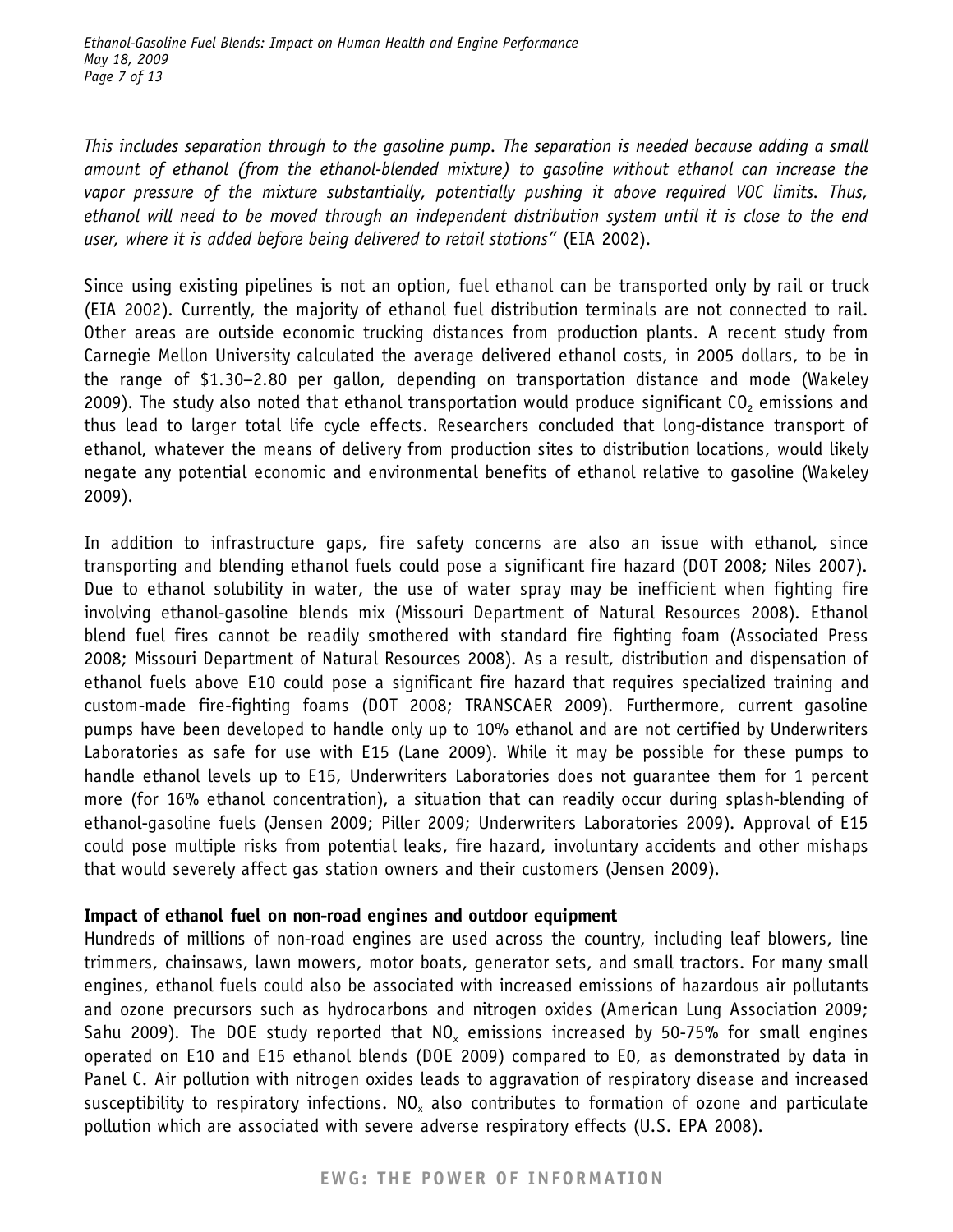

**Panel C.** Nitrogen oxide (NO<sub>v</sub>) emissions for small non-road engines versus fuel ethanol content. Source: Figure 3.12 in the DOE (2009) report.

A growing body of data indicates operation of these engines on ethanol fuel blends would likely lead to both performance and safety problems. Unlike modern cars, small engines lack an oxygen sensor feedback control and are unable to compensate for higher oxygen content in ethanolcontaining fuels. As a result, engines operate under "lean" or oxygen-rich conditions, which leads to engine overheating. Higher temperatures were detected for non-road engines operated on every level of ethanol in fuel (E10, E15 and E20) in the DOE study. Using an inappropriate fuel mix would impact the longevity of the engine and pose a hazard to the person operating it (Drevna 2009; Holshouser 2009; Johnson 2008; Oregon State Marine Board 2009; Outdoor Power Equipment Institute (OPEI) 2009; Williams 2008; U.S. EPA 1995).

With its initial testing of a small sample of currently sold non-road engines, the DOE study identified serious risks to the engine user (DOE 2009). In the study, three handheld trimmers demonstrated higher idle speed and experienced unintentional clutch engagement when operated on fuels with greater ethanol content. This means that small equipment could turn on spontaneously when fueled with higher ethanol blends, posing particular risks for equipment with exposed moving parts and blades like lawn mowers and chainsaws.

 Small engines also experienced "missing" and "stalling" during operation on ethanol blends in DOE's study. As DOE reported:

"*Small engines such as those in lawn mowers and lawn tractors, generators, line trimmers, chainsaws, and other similar equipment are open-loop engines, in that exhaust-sensing feedback is not used to control the fueling rate. Open-loop engines are commonly air-cooled and customarily operate in the fuelrich regime to achieve cooler combustion temperatures. With a fixed fueling calibration, [increased ethanol content leads] to a higher combustion temperature and hence higher component temperatures*" (DOE 2009).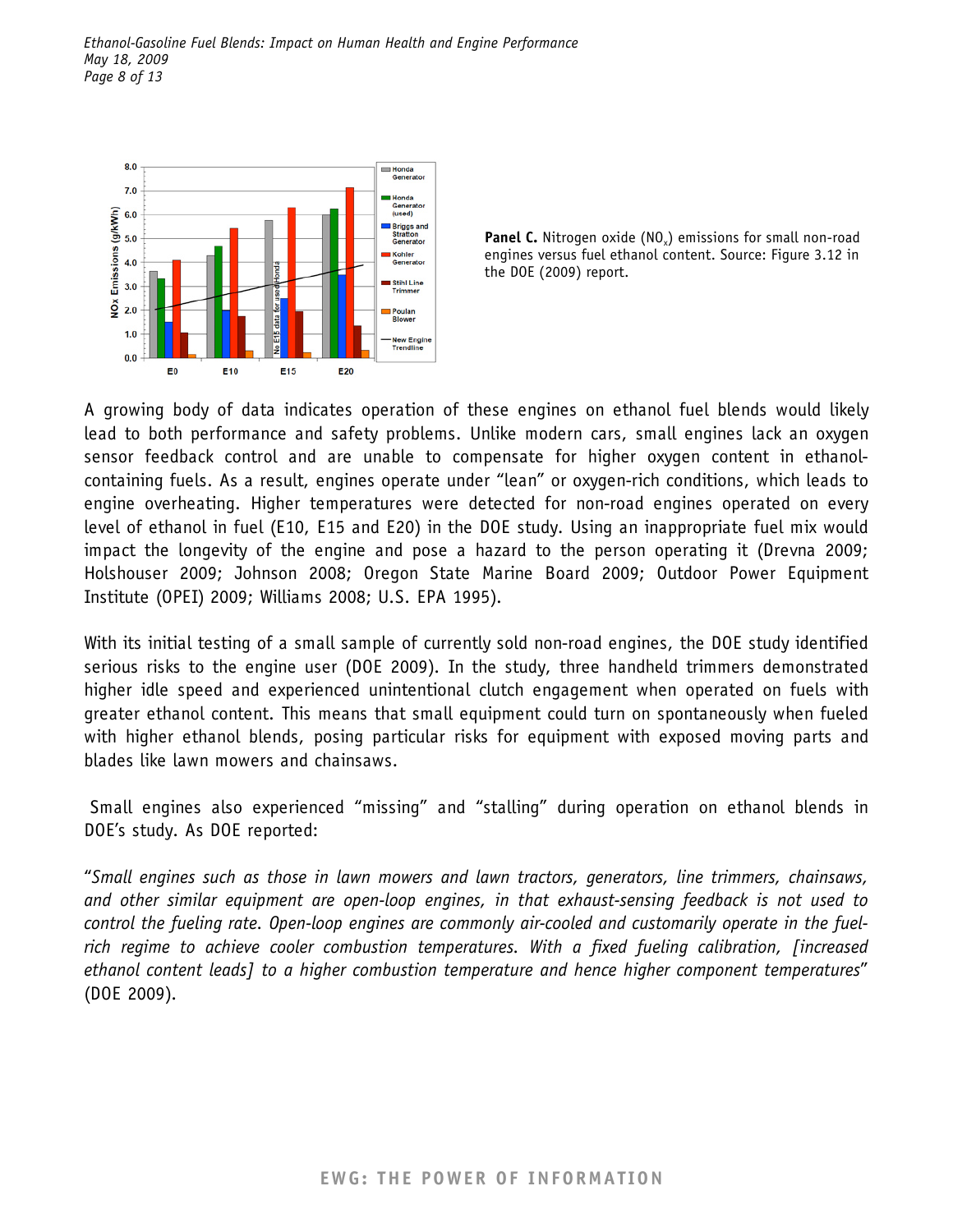The DOE detected higher exhaust temperatures for all non-road engines tested on every ethanol blend (Panel D). Relative to E0 baseline, exhaust temperatures rose by 16-42°C for E10, 19-47°C for E15 and 31-69°C for E20 (data from Table 3.13 in the DOE study).



**Panel D.** Exhaust temperature increased for all non-road engines operated on ethanol blends. **Left panel.** Exhaust temperature increase for all small non-road engines tested in the new and full-useful-life (full-life) condition with ethanol blends, as compared to E0 baseline. Source: Figure 3.6 in the DOE (2009) report. **Right panel.** Exhaust port temperature for pilot study engines at hottest condition versus ethanol blend level. Source: Figure 3.15 in the DOE (2009) report.

DOE detected adverse performance impacts that are consistent with multiple reports by small engine owners who observed a deleterious influence of ethanol fuels on their lawn mowers, trimmers, and motor boats (Holshouser 2009; Johnson 2008; Williams 2008). In addition to performance and safety concerns, ethanol compatibility with existing engine materials is a key issue for non-road engines (Outdoor Power Equipment Institute (OPEI) 2009). The risk is especially dire for marine engines (U.S. EPA 1995). When water gets into the fuel tank, as often happens for boats, the ethanol-gasoline mixture separates, affecting boat performance or even shutting down the engine completely (Oregon State Marine Board 2009).

In a recent statement to the Senate by the National Petrochemical & Refiners Association, National Marine Manufacturers Association and Outdoor Power Equipment Institute, a wide range of safety concerns were identified for ethanol blended fuel: higher exhaust gas temperatures; possible irreversible damage to engines; loss of durability due to incompatibility of materials; and disputes over warranty (Drevna 2009).

Finally, most small engines are fueled from regular gas stations where the distinction between ethanol-containing and ethanol-free fuel may not be readily apparent (Fuel-Testers 2009). At the present moment, small engine owners face a nearly impossible challenge of ensuring safe operation of their machines, since they often lack access to information whether they are pumping an appropriate fuel into the tank. In summary, the broad range of risks that ethanol-containing fuels may pose to small non-road engines, as revealed in available studies, does not support a decision to approve the use of intermediate ethanol blends.

### **Conclusion: Data gaps must be urgently addressed**

The data currently available on the effects of E15 and higher ethanol blends indicate a potential for significant adverse impact on human and environmental health, and do not support a decision to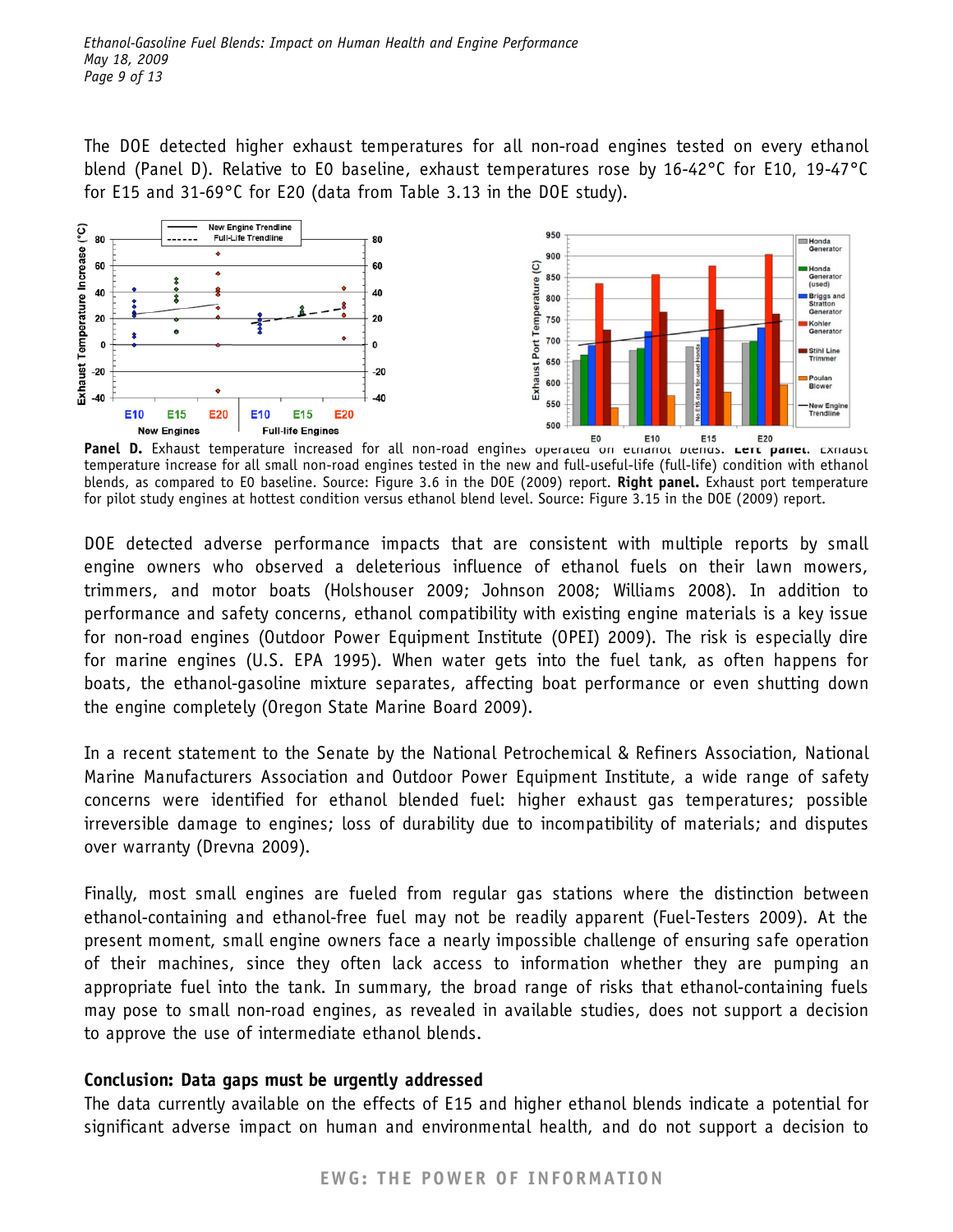approve the use of ethanol above E10 levels in the U.S. A comprehensive assessment of ethanol fuel impacts on air quality should consider fuel compatibility with the current vehicle fleet; effects on catalyst durability, materials compatibility and driveability; and air emissions from all stages of fuel ethanol production, transportation, and combustion. As summarized by a DOE report, "the U.S. legacy fleet is too diverse to predict E15/E20 impacts from the limited available data" (Bechtold 2007). Until these data are generated and assessed, consumer safety, public health, and environmental protection may be at risk from adoption of mid-level ethanol blends.

### **References**

American Lung Association. 2009. Testimony of A. Blakeman Early presented on behalf of the American Lung Association before the Senate Environment and Public Works Committee Subcommittee on Clean Air and Nuclear Safety Wednesday, April 1, 2009 Available: http://epw.senate.gov/public/index.cfm?FuseAction=Hearings.Hearing&Hearing\_ID=3fdd18ff-802a-23ad-4378-d21b6beb4d5a [accessed April 1, 2009].

Associated Press. 2008. Ethanol fuels fire concerns. A little-recognized risk: Fires require special firefighting foam [accessed February 16 2009].

Australian Government. 2004. Department of the Environment, Water, Heritage and the Arts. 20% Ethanol (E20) Report. Available:

http://www.environment.gov.au/atmosphere/fuelquality/standards/ethanol/e20.html [accessed February 16, 2009].

Ban-Weiss GA, McLaughlin JP, Harley RA, Kean AJ, Grosjean E, Grosjean D. 2008. Carbonyl and nitrogen dioxide emissions from gasoline- and diesel-powered motor vehicles. Environ Sci Technol 42(11): 3944-50.

Bechtold R, Thomas JF, Huff SP, Szybist JP, Theiss TJ, West BH, et al. 2007. Technical Issues Associated with the Use of Intermediate Ethanol Blends (>E10) in the U.S. Legacy Fleet: Assessment of Prior Studies. Oak Ridge National Laboratory ORNL/TM-2007/37. Available: http://www.osti.gov/bridge//product.biblio.jsp?query\_id=0&page=0&osti\_id=936789 [accessed January 19, 2009].

Black F, Tejada S, Gurevich M. 1998. Alternative fuel motor vehicle tailpipe and evaporative emissions composition and ozone potential. J Air Waste Manag Assoc 48(7): 578-91.

Brady D, Pratt GC. 2007. Volatile organic compound emissions from dry mill fuel ethanol production. J Air Waste Manag Assoc 57(9): 1091-102.

CARB. 2008. California Environmental Protection Agency Air Resources Board. California Request for Oxygenates Waiver. Available: http://www.arb.ca.gov/fuels/gasoline/oxy/oxywav.htm [accessed April 1 2009].

DOE. 2009. Effects of Intermediate Ethanol Blends on Legacy Vehicles and Small Non-Road Engines, Report 1 – Updated. Knoll, K., West, B.H., Clark, W., Graves, R.L., Orban, J., Przesmitzki, S., Theiss, T.J. NREL/TP-540-43543 ORNL/TM-2008/117. Available:

http://feerc.ornl.gov/publications/Int\_blends\_Rpt1\_Updated.pdf [accessed March 6, 2009].

DOT. 2008. U.S. Department of Transportation Pipeline and Hazardous Materials Safety Administration Advisory Guidance: Emergency Response Involving Ethanol and Gasoline Fuel Mixtures. Safety News: September 19, 2008.

Drevna C. 2009. Joint Written Statement of the National Petrochemical & Refiners Association, National Marine Manufacturers Association, Outdoor Power Equipment Instituted elivered by Charles T. Drevna, President, National Petrochemical and Refiners Association before the United States Senate Environment and Public Works Committee, Subcommittee on Clean Air and Nuclear Safety concerning "Implementation of the Renewable Fuel Standard and Mid-Level Ethanol Blends." April 1, 2009 Washington, DC Available: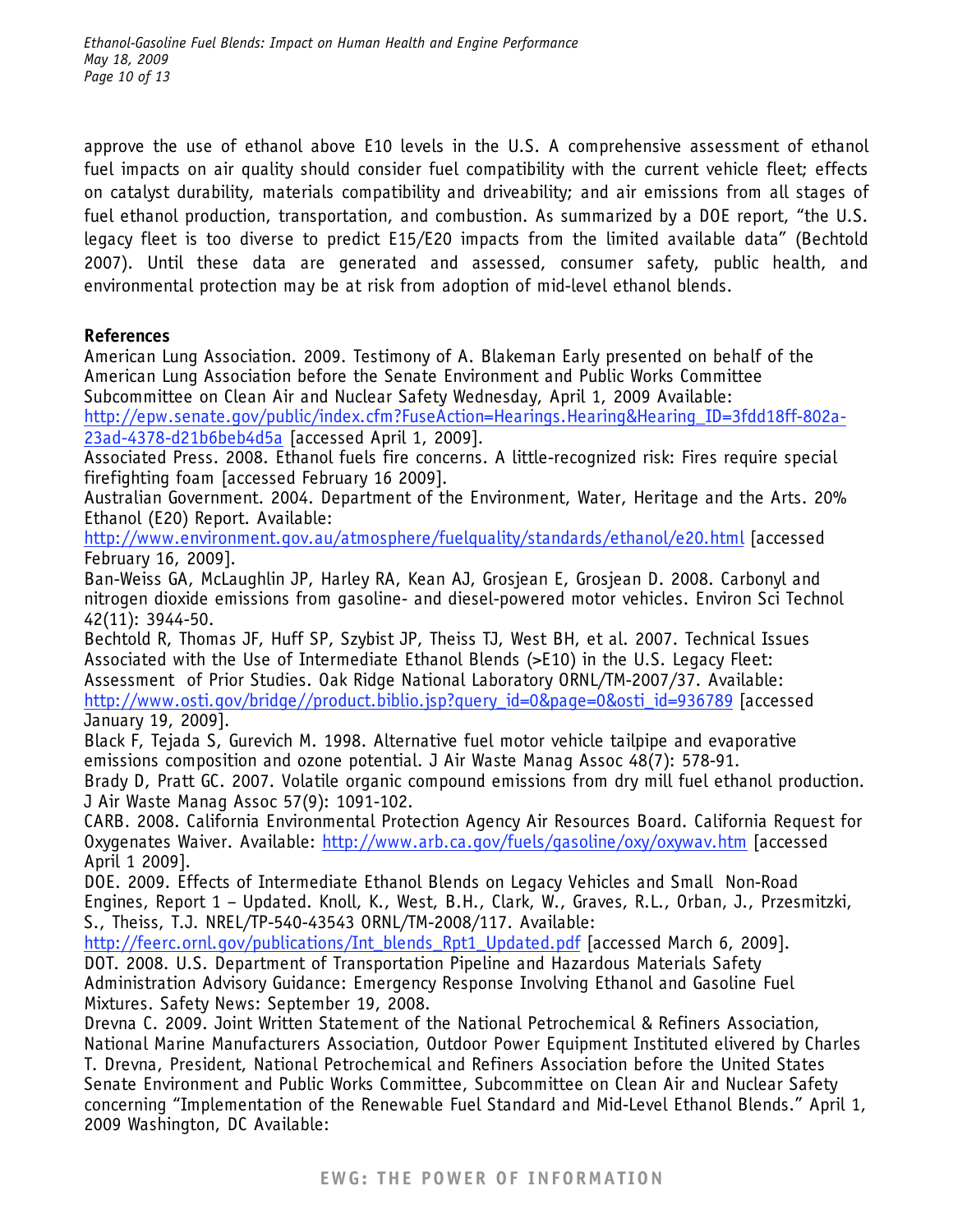*Ethanol-Gasoline Fuel Blends: Impact on Human Health and Engine Performance May 18, 2009 Page 11 of 13* 

http://epw.senate.gov/public/index.cfm?FuseAction=Hearings.Hearing&Hearing\_ID=3fdd18ff-802a-23ad-4378-d21b6beb4d5a [accessed April 1, 2009].

EIA. 2002. Energy Information Administration (EIA). Analysis of Selected Transportation Fuel Issues Associated with Proposed Energy Legislation - Summary. Available:

http://www.eia.doe.gov/oiaf/servicerpt/fuel/gasoline.html [accessed April 7 2009].

EIA. 2008a. Energy Information Administration. Official Energy Statistics from the U.S. Government. Petroleum Navigator. Annual U.S. Oxygenate Plant Production of Fuel Ethanol. Available:

http://tonto.eia.doe.gov/dnav/pet/hist/m\_epooxe\_yop\_nus\_1A.htm [accessed May 1 2009].

EIA. 2008b. Energy Information Administration. Official Energy Statistics from the U.S. Government. Petroleum Navigator. Annual U.S. Product Supplied of Finished Motor Gasoline. Available:

http://tonto.eia.doe.gov/dnav/pet/hist/mgfupus1A.htm [accessed May 1 2009].

Fuel-Testers. 2009. Ethanol Laws - State by State Guide. Ethanol Gas Pump Labeling Laws. Available: http://www.fuel-testers.com/state\_guide\_ethanol\_laws.html [accessed April 7 2009]. Grosjean D, Grosjean E, Moreira LF. 2002. Speciated ambient carbonyls in Rio de Janeiro, Brazil. Environ Sci Technol 36(7): 1389-95.

Growth Energy. 2009. Application for a waiver pursuant to sectioin 211(f)(4) of the Clean Air Act for E-15 submitted by Growth Energy on behalf of 52 United States ethanol manufacturers in partnership with American Coalition for Ethanol, Renewal Fuels Association, National Ethanol Vehicle Coalition, Cellulosic Stakeholders: Khosla Ventures, Coskata, BioGasl, TMO, Microbiogen, Edenspace, ZeaChem Inc., Qteros. March 6, 2009. Available:

http://www.growthenergy.org/2009/e15/learnmore.asp#waiverinfo [accessed May 1, 2009]. Hill J, Polasky S, Nelson E, Tilman D, Huo H, Ludwig L, et al. 2009. Climate change and health costs of air emissions from biofuels and gasoline. Proc Natl Acad Sci U S A 106(6): 2077-82. Holshouser G. 2009. Ethanol can be a headache for boaters. Available:

http://www.myrtlebeachonline.com/sports/story/782564.html [accessed February 16 2009].

Jacobson MZ. 2007. Effects of ethanol (E85) versus gasoline vehicles on cancer and mortality in the United States. Environ Sci Technol 41(11): 4150-7.

Jensen C. 2009. Laboratory Will Not Certify Pumps for Gas With 15 Percent Ethanol New York Times May 10, 2009.

Jerrett M, Burnett RT, Pope CA, 3rd, Ito K, Thurston G, Krewski D, et al. 2009. Long-term ozone exposure and mortality. N Engl J Med 360(11): 1085-95.

Johnson A. 2008. Mechanics see ethanol damaging small engines. Available:

http://www.msnbc.msn.com/id/25936782/ [accessed February 16 2009].

Lane J. 2009. UL says most US gas pumps not certified for E15, as USDA, EPA meet over potential increase in ethanol blend levels. Available: http://biofuelsdigest.com/blog2/2009/02/09/ul-saysmost-us-gas-pumps-not-certified-for-e15-as-usda-epa-meet-over-potential-increase-in-ethanol-blendlevels/ [accessed February 16 2009].

Learn S. 2009. Oregon Legislature weighs ethanol bills. The Oregonian Thursday March 26, 2009. Available:

http://www.oregonlive.com/news/index.ssf/2009/03/oregon\_legislature\_weighs\_etha.html [accessed April 7, 2009].

McCarthy MC, O'Brien TE, Charrier JG, Hafner HR. 2009. Characterization of the Chronic Risk and Hazard of Hazardous Air Pollutants in the United States Using Ambient Monitoring Data. Environ Health Perspec 117(5): 790–96.

Missouri Department of Natural Resources. 2008. Ethanol and Gasoline Fuel Blend Releases. Environmental Emergency Response/Division of Public Safety - Division of Fire Safety fact sheet. 2/2008 Available: www.dnr.mo.gov/pubs/pub2240.pdf [accessed April 7, 2009].

National Marine Manufacturers Association (NMMA). 2009. NMMA Letter to Senate Environment & Public Works Committee on Mid-Level Ethanol . Available:

http://www.nmma.org/government/federal/?catid=1543 [acessed May 18, 2009].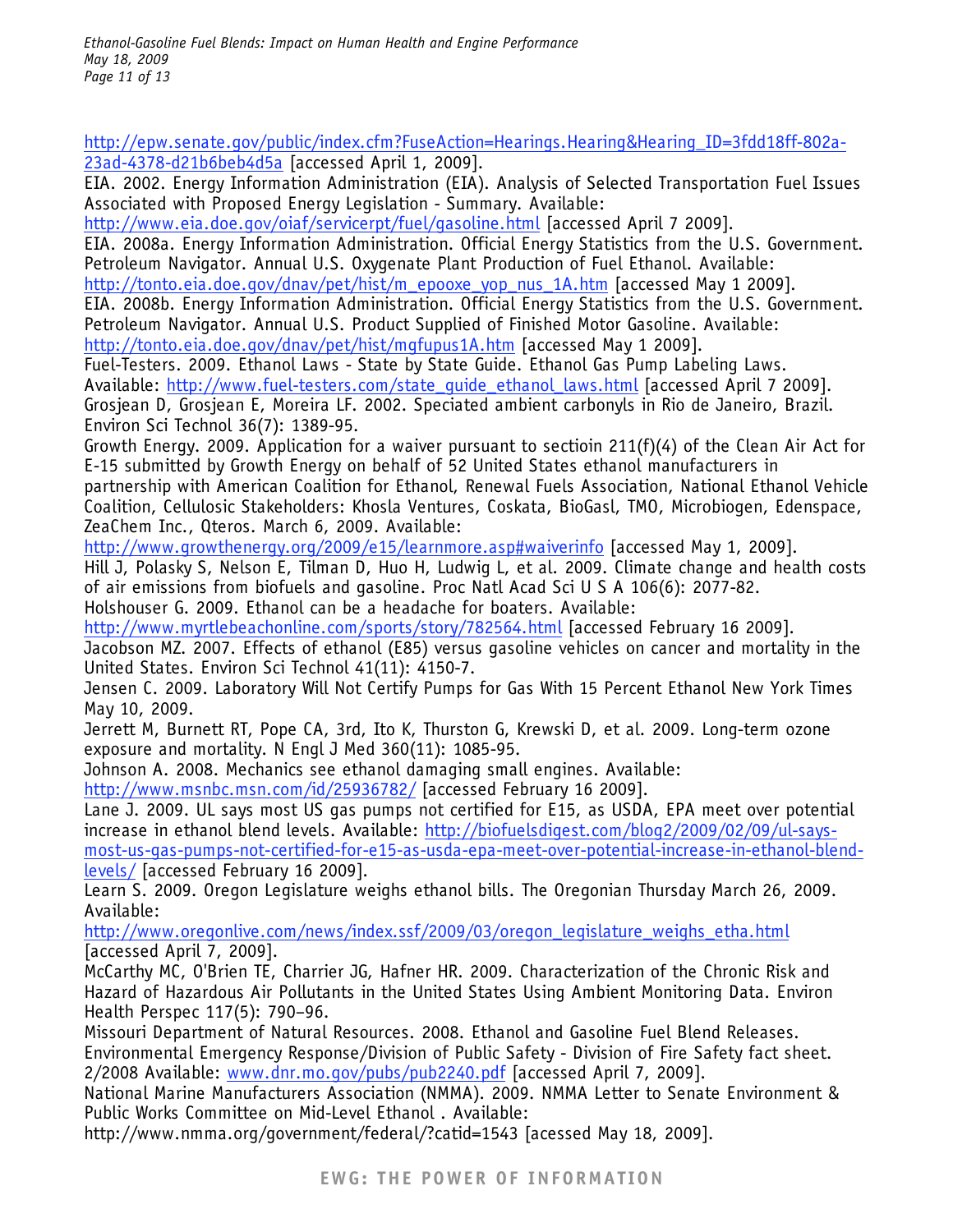*Ethanol-Gasoline Fuel Blends: Impact on Human Health and Engine Performance May 18, 2009 Page 12 of 13* 

Niles D. 2007. Paving the Way for Higher Blends. Ethanol Producer Magazine: October 2007. NRC. 2008. Estimating Mortality Risk Reduction and Economic Benefits from Controlling Ozone Air Pollution. Report by the Committee on Estimating Mortality Risk Reduction Benefits from Decreasing Tropospheric Ozone Exposure, National Research Council. Available:

http://www.nap.edu/catalog.php?record\_id=12198 [accessed April 6, 2009].

Oregon State Marine Board. 2009. E-10 (Ethanol) in Gasoline and Where to Find Non-Blended Gas. Available: http://www.oregon.gov/0SMB/news/E10.shtml [accessed April 7 2009].

Outdoor Power Equipment Institute (OPEI). 2009. Premature Rush to E15 Fuel Could Injure Consumers. Available: http://www.opei.org/ht/d/sp/i/1913/pid/1913 [accessed May 11 2009].

Piller D. 2009. UL gives green light to E15 ethanol pumps. Available:

http://www.desmoinesregister.com [accessed February 25 2009].

Sahu R. 2009. Preliminary Comments on the DOE report titled "Effects of Intermediate Ethanol Blends on Legacy Vehicles and Small Non-Road Engines, Report 1 – Updated," NREL/TP-540-43543 and ORNL/TM-2008/117, dated February 2009. Dr. Ron Sahu, Consultant to the Outdoor Power Equipment Institute Available: www.opei.org/ht/a/GetDocumentAction/i/1926 [accessed April 7, 2009].

TRANSCAER. 2009. Transportation Community Awareness and Emergency Response. Missouri TRANSCAER Ethanol Training Tour. Available: http://www.transcaer.com/events.aspx?ID=19 [accessed April 9 2009].

U.S. EPA. 1995. Reformulated Gasoline and Your Motor Boat. EPA 905-F-95-002. Available: http://www.epa.gov/otaq/rfgboats.htm [accessed April 7 2009].

U.S. EPA. 2007a. Health Effects Notebook for Hazardous Air Pollutants. Available: http://www.epa.gov/ttn/atw/hlthef/hapindex.html [accessed March 17 2009].

U.S. EPA. 2007b. Regulatory Impact Analysis: Renewable Fuel Standard Program EPA420-R-07-004. Available: http://www.epa.gov/OMS/renewablefuels/420r07004-sections.htm [accessed April 6, 2009].

U.S. EPA. 2008. National Air Quality - Status and Trends through 2007 EPA-454/R-08-006. Available: http://www.epa.gov/airtrends/2008/index.html [accessed January 20, 2009].

U.S. EPA. 2009a. Regulation of Fuels and Fuel Additives: Changes to Renewable Fuel Standard Program. Notice of proposed rulemaking. EPA-HQ-OAR-2005-0161. Available:

http://www.epa.gov/otaq/renewablefuels/rfs2-nprm-preamble-regs.pdf [accessed May 5, 2009].

U.S. EPA. 2009b. Written Statement by Margo T. Oge, Director, Office Of Transportation And Air Quality, Office Of Air And Radiation, U.S. Environmental Protection Agency to the Committee On Environment And Public Works, Subcommittee On Clean Air And Nuclear Safety, United States Senate. April 1, 2009 Available:

http://epw.senate.gov/public/index.cfm?FuseAction=Hearings.Hearing&Hearing\_ID=3fdd18ff-802a-23ad-4378-d21b6beb4d5a [accessed April 1, 2009].

U.S. EPA. 2009c. Mobile Source Air Toxics. Available: http://www.epa.gov/otaq/toxics.htm [accessed April 1 2009].

Underwriters Laboratories. 2009. UL's support of AHJ's approving fuel dispensing equipment pumping fuels with a maximum of 15% Ethanol. Available:

http://www.ul.com/global/eng/pages/offerings/perspectives/regulator/e85info/ahjupdate/ [accessed April 7 2009].

USDA. 2006. Ethanol Reshapes the Corn Market. Available:

http://www.ers.usda.gov/AmberWaves/April06/Features/Ethanol.htm [accessed March 17 2009].

Wakeley HL, Hendrickson CT, Griffin WM, Matthews HS. 2009. Economic and Environmental Transportation Effects of Large-Scale Ethanol Production and Distribution in the United States. Environ Sci Technol: in press.

Westerholm R, Egeback K-E, Rehnlund B, Henke M, Wallin M. 2005. Blending of ethanol in gasoline for spark emissions engines. Available: